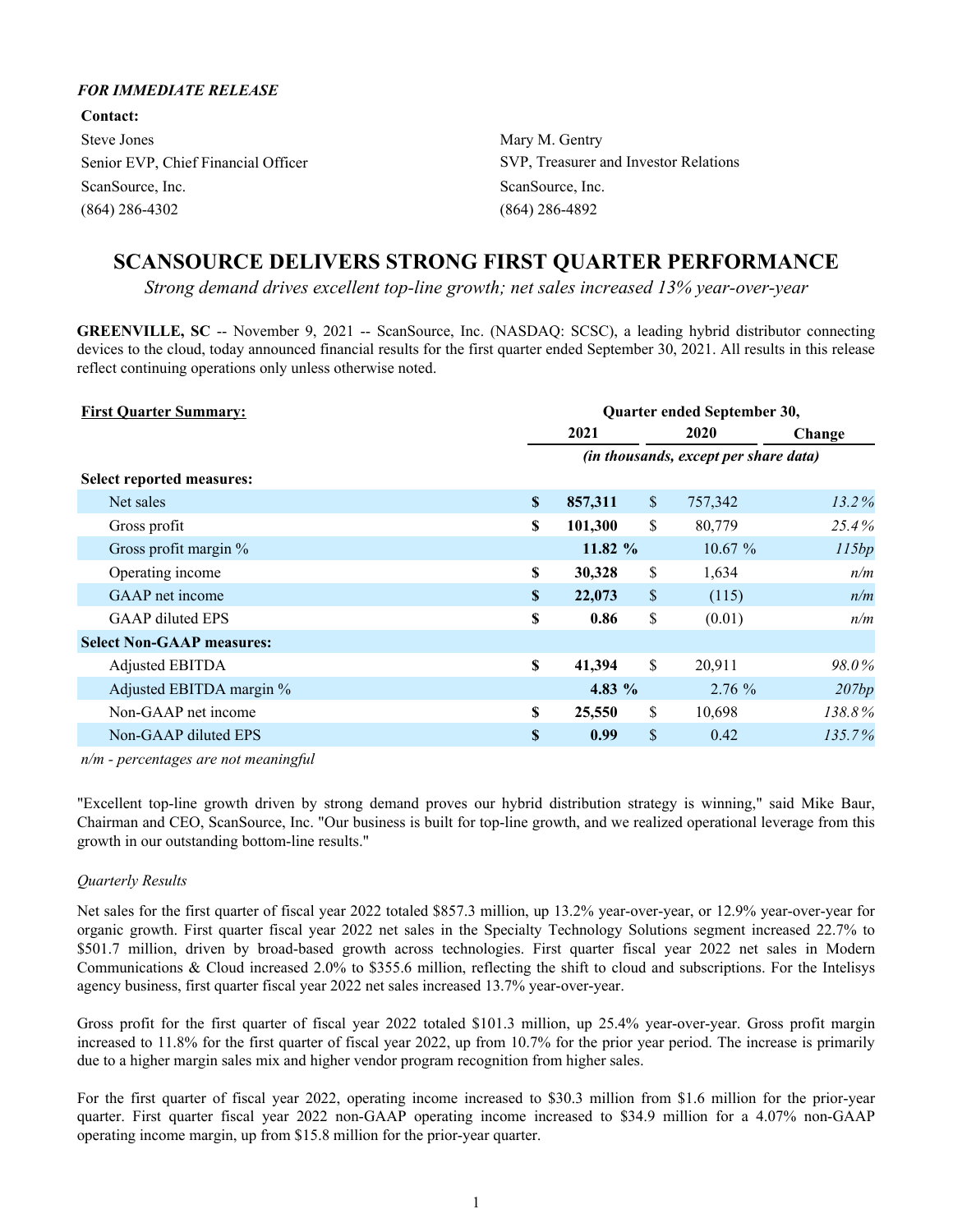On a GAAP basis, net income for the first quarter of fiscal year 2022 totaled \$22.1 million, or \$0.86 per diluted share, compared to net loss of  $\S(0.1)$  million, or  $\S(0.01)$  per diluted share, for the prior-year quarter. First quarter non-GAAP net income totaled \$25.6 million, or \$0.99 per diluted share, up from \$10.7 million, or \$0.42 per diluted share, for the prior-year quarter.

Adjusted EBITDA for the first quarter of fiscal year 2022 increased to \$41.4 million, or 4.8% of net sales, compared to \$20.9 million, or 2.8% of net sales in the prior-year quarter, primarily due to higher gross profits and operating leverage. Return on invested capital increased to 17.5% for first quarter fiscal year 2022.

### *Segment Changes*

Effective with the first quarter of fiscal year 2022, the Company renamed its operating segments and aligned technologies with its hybrid distribution strategy across hardware, software, connectivity and cloud. The Company's segments follow:

- Specialty Technology Solutions (formerly Worldwide Barcode, Networking & Security)
- Modern Communications & Cloud (formerly Worldwide Communications & Services)

This change better aligns the Company's segment reporting with its go-to-market strategy. The reason the Company is making the change now is to reflect a supplier's business transition between the Company's technology segments. Both of the new segments include hardware, services, and recurring revenue opportunities. The Company reclassified certain prior year amounts in the segment results to conform with the current year presentation.

### *Annual Financial Outlook for Fiscal Year 2022*

ScanSource reaffirms its previously provided guidance set forth below for the full fiscal year ended June 30, 2022.

|                                  | <b>FY22 Annual Outlook</b> |  |
|----------------------------------|----------------------------|--|
| Net sales growth, year-over-year | At least $5.5\%$           |  |
| Adjusted EBITDA (non-GAAP)       | At least \$135 million     |  |

Adjusted EBITDA is a non-GAAP measure, which excludes estimates for amortization of intangible assets, depreciation expense, and non-cash share-based compensation expense (effective with the first quarter of fiscal year 2022). For comparison, fiscal year 2021 Adjusted EBITDA, excluding share-based compensation totaled \$118 million. ScanSource's outlook does not include the potential impact of any business combinations, asset acquisitions, divestitures, strategic investments, or other significant transactions that may be completed after the date hereof. These statements are forward-looking, and actual results may differ materially.

### **Webcast Details and Earnings Infographic**

At approximately 4:15 p.m. ET today, an Earnings Infographic, as a supplement to this press release and the Company's conference call, will be available on ScanSource's website, www.scansource.com (Investor Relations section). ScanSource will present additional information about its financial results in a conference call today, November 9, 2021, at 5:00 p.m. ET. A webcast of the call will be available for all interested parties and can be accessed at www.scansource.com (Investor Relations section). The webcast will be available for replay for 60 days.

#### **Safe Harbor Statement**

This press release contains "forward-looking" statements, including the Company's FY22 outlook, operating strategy, supply chain challenges, capital allocation plans, growth opportunities and the impact of the COVID-19 pandemic, which involve risks and uncertainties. Any number of factors could cause actual results to differ materially from anticipated results, including, but not limited to, failure to hire and retain quality employees, risk to the Company's business from a cyber-security attack, the failure to manage and implement the Company's organic growth strategy, the impact of the COVID-19 pandemic on the Company's operations and financial condition and the potential prolonged economic weakness brought on by COVID-19, a failure of the Company's IT systems, a failure to acquire new businesses, changes in interest and exchange rates and regulatory regimes impacting the Company's international operations, credit risks involving the Company's larger customers and suppliers, loss of the Company's major customers, termination of the Company's relationship with key suppliers or a significant modification of the terms under which it operates with a key supplier, changes in the Company's operating strategy, and other factors set forth in the "Risk Factors" contained in the Company's annual report on Form 10-K for the year ended June 30, 2021,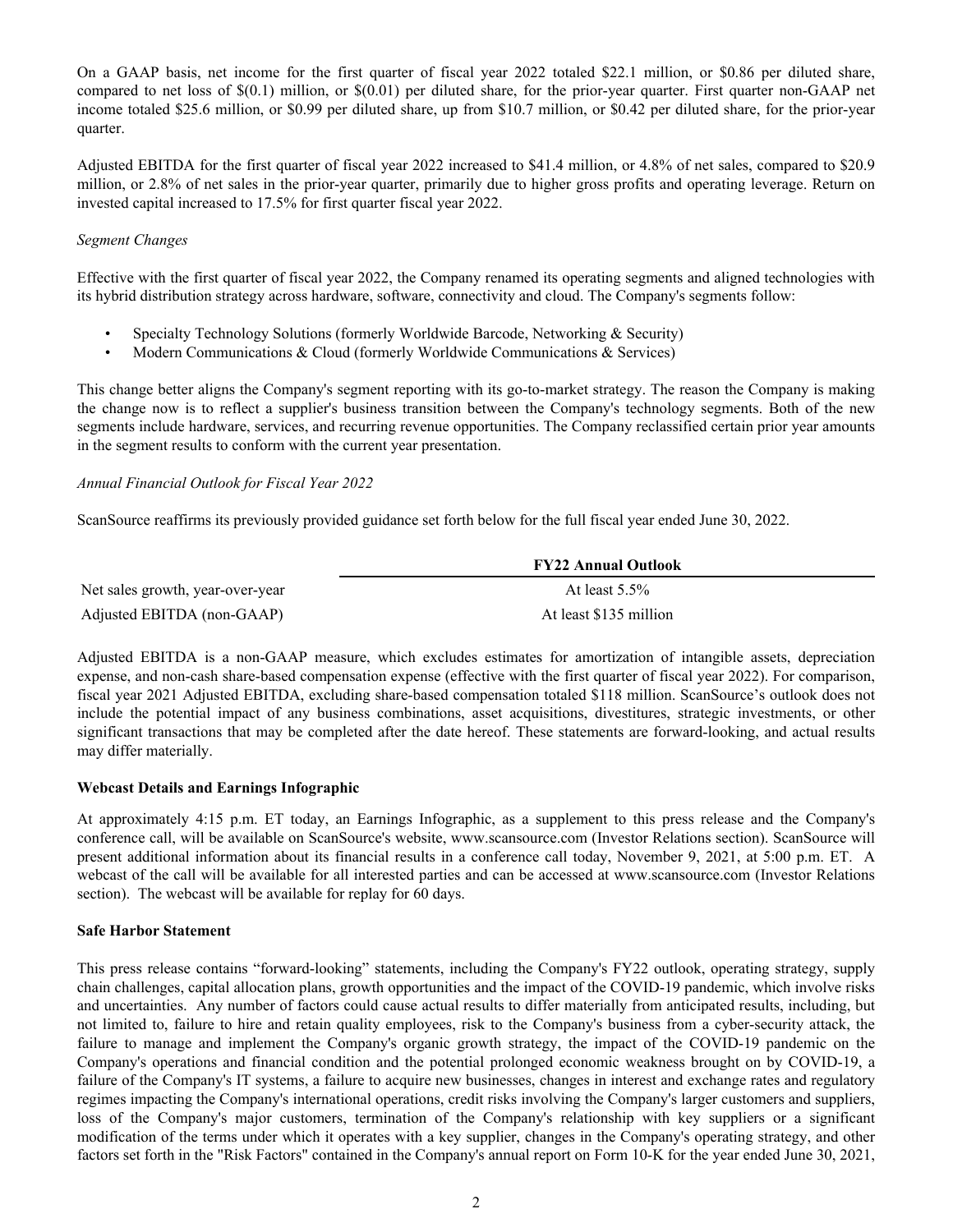filed with the Securities and Exchange Commission. Except as may be required by law, the Company expressly disclaims any obligation to update these forward-looking statements to reflect events or circumstances after the date of this press release or to reflect the occurrence of unanticipated events.

### **Non-GAAP Financial Information**

In addition to disclosing results that are determined in accordance with United States Generally Accepted Accounting Principles ("GAAP"), the Company also discloses certain non-GAAP financial measures, which are summarized below. Non-GAAP financial measures are used to understand and evaluate performance, including comparisons from period to period. Non-GAAP results exclude amortization of intangible assets related to acquisitions, change in fair value of contingent consideration, acquisition costs, restructuring costs and other non-GAAP adjustments.

*Net sales on a constant currency basis, excluding acquisitions (organic growth)*: The Company discloses the percentage change in net sales excluding the translation impact from changes in foreign currency exchange rates between reporting periods and excluding the net sales from acquisitions prior to the first full year from the acquisition date. This measure enhances the comparability between periods to help analyze underlying trends on an organic basis.

*Income Statement Non-GAAP Metrics:* To evaluate current period performance on a more consistent basis with prior periods, the Company discloses non-GAAP net sales, non-GAAP gross profit, non-GAAP operating income, non-GAAP other expense, net, non-GAAP pre-tax income, non-GAAP net income and non-GAAP diluted earnings per share (non-GAAP diluted "EPS"). Non-GAAP results exclude amortization of intangible assets related to acquisitions, changes in fair value of contingent consideration, acquisition and divestiture costs, impairment charges, restructuring costs, and other non-GAAP adjustments. These year-over-year metrics include the translation impact of changes in foreign currency exchange rates. Non-GAAP metrics are useful in assessing and understanding the Company's operating performance, especially when comparing results with previous periods or forecasting performance for future periods.

*Adjusted earnings before interest expense, income taxes, depreciation, and amortization ("Adjusted EBITDA"):* Adjusted EBITDA starts with net income and adds back interest expense, income tax expense, depreciation expense, amortization of intangible assets, changes in fair value of contingent considerations, and other non-GAAP adjustments, including acquisition and divestiture costs, impairment charges, and restructuring costs. Effective with the first quarter of fiscal year 2022, non-cash share-based compensation expense will also be added back in calculating Adjusted EBITDA. Since Adjusted EBITDA excludes some non-cash costs of investing in our business and people, management believes that Adjusted EBITDA shows the profitability from our business operations more clearly.

*Return on invested capital ("ROIC"):* ROIC assists management in comparing the Company's performance over various reporting periods on a consistent basis because it removes from our operating results the impact of items that do not reflect our core operating performance. We believe the calculation of ROIC provides useful information to investors and is an additional relevant comparison of our performance. ROIC is calculated as Adjusted EBITDA over invested capital. Invested capital is defined as average equity plus average daily funded interest-bearing debt for the period. Management believes the calculation of ROIC provides useful information to investors and is an additional relevant comparison of the Company's performance during the year.

These non-GAAP financial measures have limitations as analytical tools, and the non-GAAP financial measures that the Company reports may not be comparable to similarly titled amounts reported by other companies. Analysis of results and outlook on a non-GAAP basis should be considered in addition to, and not in substitution for or as superior to, measurements of financial performance prepared in accordance with GAAP. A reconciliation of the Company's non-GAAP financial information to GAAP is set forth in the Supplementary Information (Unaudited) below.

### **About ScanSource, Inc.**

ScanSource, Inc. (NASDAQ: SCSC) is a leading hybrid distributor connecting devices to the cloud and accelerating growth for partners across hardware, software, connectivity and cloud. ScanSource enables partners to deliver solutions for their customers to address changing end-user buying and consumption patterns. ScanSource sells through multiple, specialized routes-to-market with hardware, software, connectivity and cloud services offerings from the world's leading suppliers of point-of-sale (POS), payments, barcode, physical security, unified communications and collaboration, telecom and cloud services. Founded in 1992 and headquartered in Greenville, South Carolina, ScanSource was named one of the 2021 Best Places to Work in South Carolina and on *FORTUNE* magazine's 2021 List of World's Most Admired Companies. ScanSource ranks #655 on the Fortune 1000. For more information, visit www.scansource.com.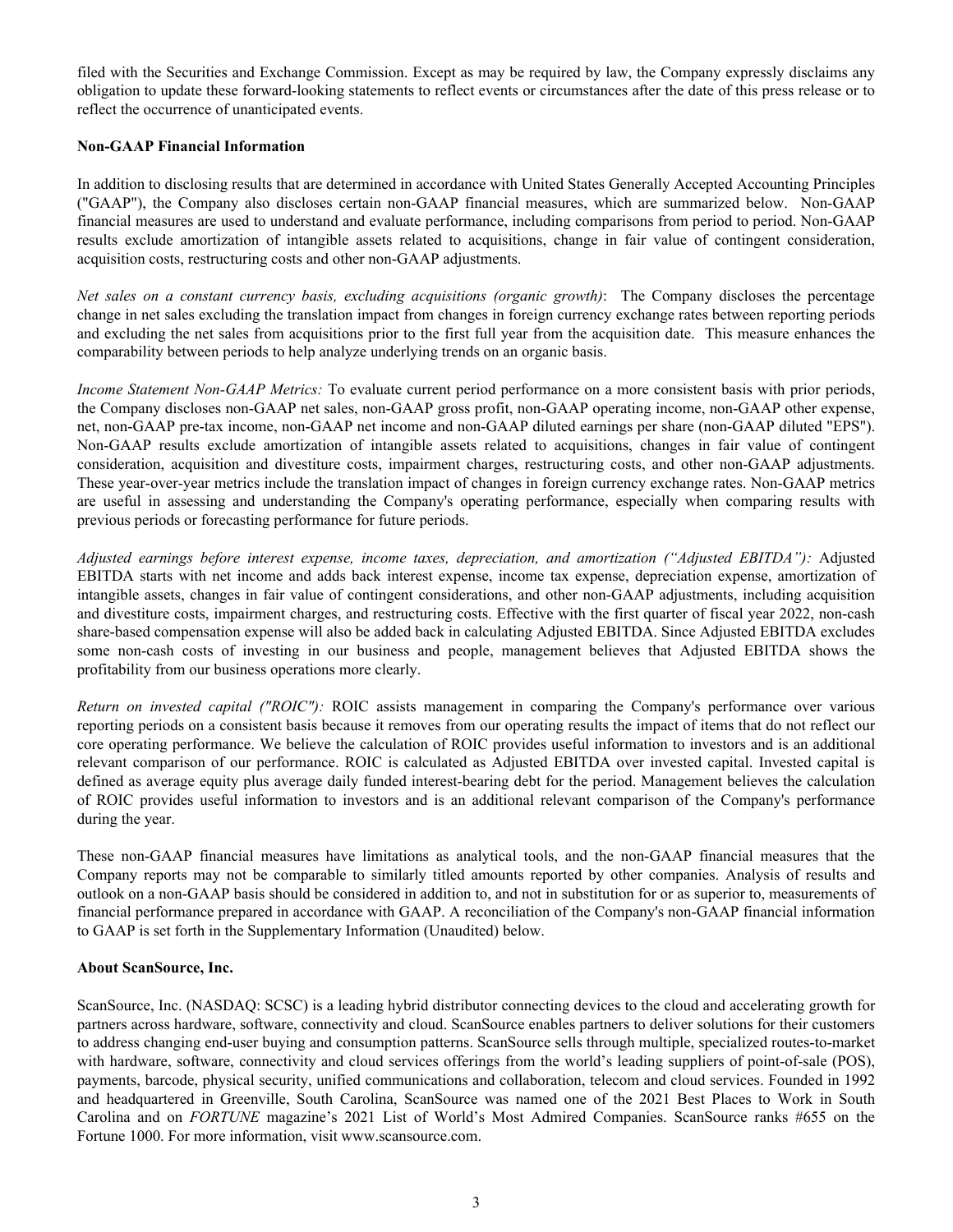# **ScanSource, Inc. and Subsidiaries Condensed Consolidated Balance Sheets (Unaudited)**

**(in thousands)**

|                                                                                                                                                                               | <b>September 30, 2021</b> |            |                           | June 30, 2021* |
|-------------------------------------------------------------------------------------------------------------------------------------------------------------------------------|---------------------------|------------|---------------------------|----------------|
| <b>Assets</b>                                                                                                                                                                 |                           |            |                           |                |
| Current assets:                                                                                                                                                               |                           |            |                           |                |
| Cash and cash equivalents                                                                                                                                                     | $\mathbb S$               | 55,491     | $\sqrt{3}$                | 62,718         |
| Accounts receivable, less allowance of \$17,620 at September 30, 2021<br>and \$19,341 at June 30, 2021                                                                        |                           | 589,532    |                           | 568,984        |
| Inventories                                                                                                                                                                   |                           | 493,541    |                           | 470,081        |
| Prepaid expenses and other current assets                                                                                                                                     |                           | 117,849    |                           | 117,860        |
| Total current assets                                                                                                                                                          |                           | 1,256,413  |                           | 1,219,643      |
| Property and equipment, net                                                                                                                                                   |                           | 40,763     |                           | 42,836         |
| Goodwill                                                                                                                                                                      |                           | 216,948    |                           | 218,877        |
| Identifiable intangible assets, net                                                                                                                                           |                           | 99,496     |                           | 104,860        |
| Deferred income taxes                                                                                                                                                         |                           | 21,806     |                           | 21,853         |
| Other non-current assets                                                                                                                                                      |                           | 61,925     |                           | 63,615         |
| Non-current assets held for sale                                                                                                                                              |                           |            |                           |                |
| Total assets                                                                                                                                                                  | S,                        | 1,697,351  | \$                        | 1,671,684      |
| Liabilities and Shareholders' Equity                                                                                                                                          |                           |            |                           |                |
| Current liabilities:                                                                                                                                                          |                           |            |                           |                |
| Accounts payable                                                                                                                                                              | \$                        | 602,229    | $\sqrt{3}$                | 634,805        |
| Accrued expenses and other current liabilities                                                                                                                                |                           | 72,362     |                           | 87,790         |
| Income taxes payable                                                                                                                                                          |                           | 9,039      |                           | 2,501          |
| Current portion of long-term debt                                                                                                                                             |                           | 8,785      |                           | 7,843          |
| Total current liabilities                                                                                                                                                     |                           | 692,415    |                           | 732,939        |
| Deferred income taxes                                                                                                                                                         |                           | 3,846      |                           | 3,954          |
| Long-term debt, net of current portion                                                                                                                                        |                           | 132,171    |                           | 135,331        |
| Borrowings under revolving credit facility                                                                                                                                    |                           | 56,400     |                           |                |
| Other long-term liabilities                                                                                                                                                   |                           | 66,425     |                           | 68,269         |
| <b>Total liabilities</b>                                                                                                                                                      |                           | 951,257    |                           | 940,493        |
| Commitments and contingencies                                                                                                                                                 |                           |            |                           |                |
| Shareholders' equity:                                                                                                                                                         |                           |            |                           |                |
| Preferred stock, no par value; 3,000,000 shares authorized, none issued                                                                                                       |                           |            |                           |                |
| Common stock, no par value; 45,000,000 shares authorized, 25,528,551 and<br>25,499,465 shares issued and outstanding at September 30, 2021 and<br>June 30, 2021, respectively |                           | 74,817     |                           | 71,253         |
| Retained earnings                                                                                                                                                             |                           | 780,144    |                           | 758,071        |
| Accumulated other comprehensive loss                                                                                                                                          |                           | (108, 867) |                           | (98, 133)      |
| Total shareholders' equity                                                                                                                                                    |                           | 746,094    |                           | 731,191        |
| Total liabilities and shareholders' equity                                                                                                                                    | $\mathbf S$               | 1,697,351  | $\boldsymbol{\mathsf{S}}$ | 1,671,684      |

\*Derived from audited financial statements.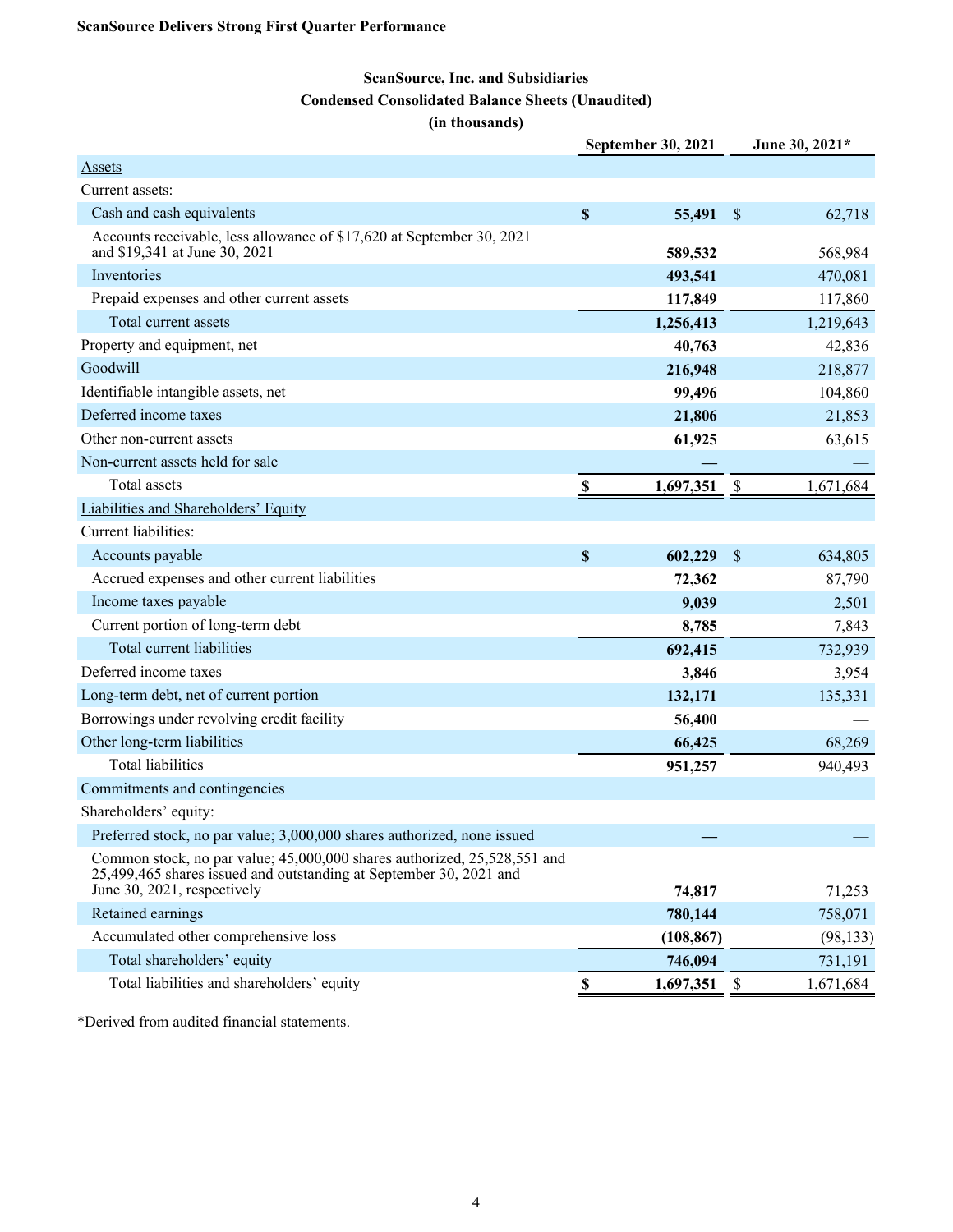# **ScanSource, Inc. and Subsidiaries Condensed Consolidated Income Statements (Unaudited) (in thousands, except per share data)**

|                                                                        | <b>Quarter ended September</b><br>30, |         |                           |           |
|------------------------------------------------------------------------|---------------------------------------|---------|---------------------------|-----------|
|                                                                        |                                       | 2021    |                           | 2020      |
| Net sales                                                              | $\boldsymbol{\mathsf{S}}$             | 857,311 | $\$$                      | 757,342   |
| Cost of goods sold                                                     |                                       | 756,011 |                           | 676,563   |
| Gross profit                                                           |                                       | 101,300 |                           | 80,779    |
| Selling, general and administrative expenses                           |                                       | 63,582  |                           | 62,112    |
| Depreciation expense                                                   |                                       | 2,880   |                           | 3,396     |
| Intangible amortization expense                                        |                                       | 4,510   |                           | 4,853     |
| Restructuring and other charges                                        |                                       |         |                           | 8,268     |
| Change in fair value of contingent consideration                       |                                       |         |                           | 516       |
| Operating income                                                       |                                       | 30,328  |                           | 1,634     |
| Interest expense                                                       |                                       | 1,660   |                           | 1,913     |
| Interest income                                                        |                                       | (1,026) |                           | (481)     |
| Other expense (income), net                                            |                                       | 263     |                           | 364       |
| Income before income taxes                                             |                                       | 29,431  |                           | (162)     |
| Provision for income taxes                                             |                                       | 7,358   |                           | (47)      |
| Net income (loss) from continuing operations                           |                                       | 22,073  |                           | (115)     |
| Net loss from discontinued operations                                  |                                       |         |                           | (11,704)  |
| Net income (loss)                                                      | $\boldsymbol{\mathsf{S}}$             | 22,073  | $\mathcal{S}$             | (11, 819) |
| Per share data:                                                        |                                       |         |                           |           |
|                                                                        |                                       |         |                           |           |
| Net income (loss) from continuing operations per common share, basic   | $\boldsymbol{\mathsf{S}}$             | 0.87    | \$                        | (0.01)    |
| Net loss from discontinued operations per common share, basic          |                                       |         |                           | (0.46)    |
| Net income (loss) per common share, basic                              | \$                                    | 0.87    | $\mathcal{S}$             | (0.47)    |
| Weighted-average shares outstanding, basic                             |                                       | 25,512  |                           | 25,361    |
|                                                                        |                                       |         |                           |           |
| Net income (loss) from continuing operations per common share, diluted | $\boldsymbol{\mathsf{S}}$             | 0.86    | $\boldsymbol{\mathsf{S}}$ | (0.01)    |
| Net loss from discontinued operations per common share, diluted        |                                       |         |                           | (0.46)    |
| Net income (loss) per common share, diluted                            | \$                                    | 0.86    | $\mathcal{S}$             | (0.47)    |
| Weighted-average shares outstanding, diluted                           |                                       | 25,696  |                           | 25,361    |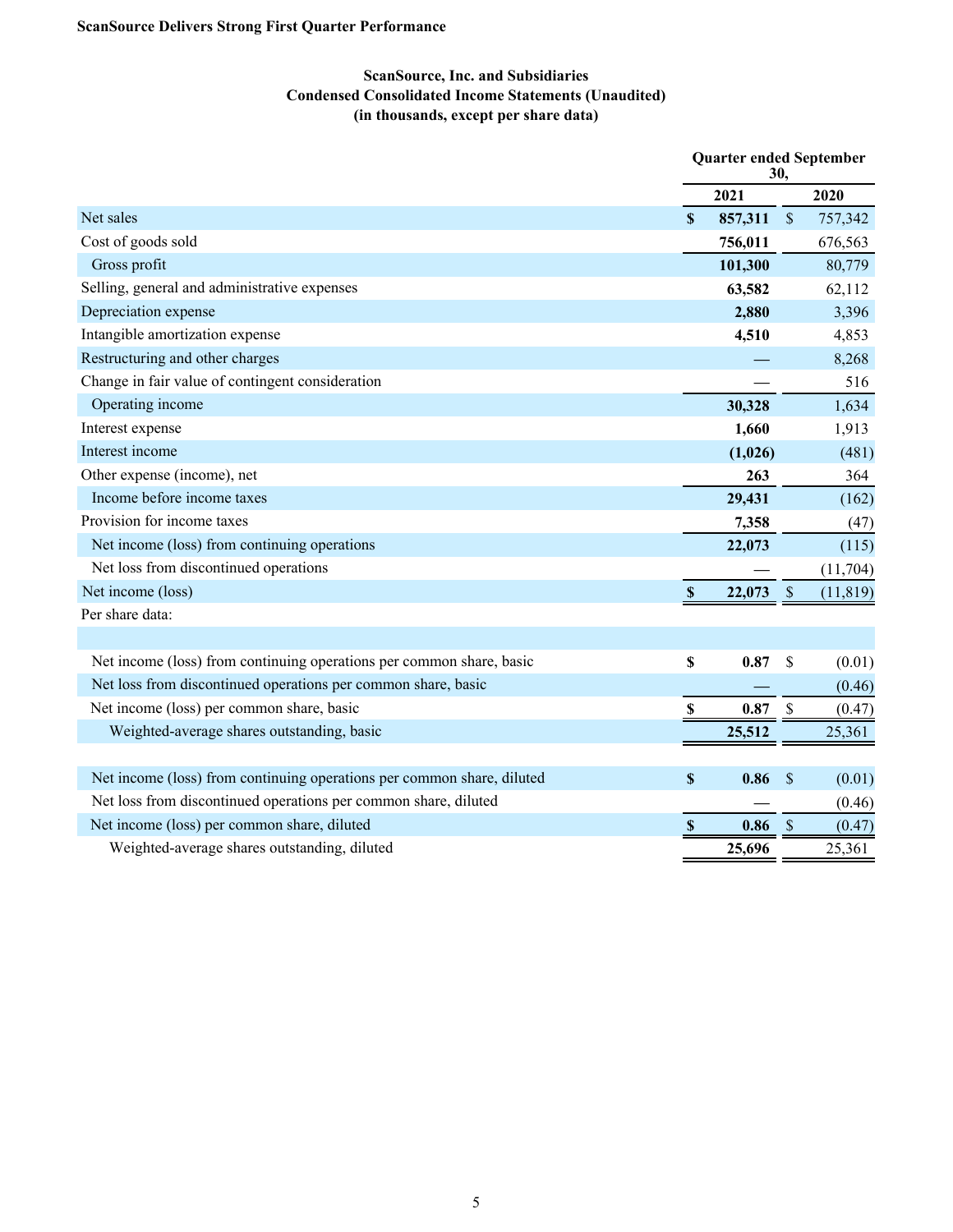# **ScanSource, Inc. and Subsidiaries**

# **Condensed Consolidated Statements of Cash Flows (Unaudited)**

### **(in thousands)**

|                                                                                                                      | <b>Quarter ended September</b><br>30. |            |    |           |
|----------------------------------------------------------------------------------------------------------------------|---------------------------------------|------------|----|-----------|
|                                                                                                                      |                                       | 2021       |    | 2020      |
| Cash flows from operating activities:                                                                                |                                       |            |    |           |
| Net income (loss)                                                                                                    | \$                                    | 22,073     | \$ | (11, 819) |
| Net loss from discontinued operations                                                                                |                                       |            |    | (11,704)  |
| Net income (loss) from continuing operations                                                                         |                                       | 22,073     |    | (115)     |
| Adjustments to reconcile net income (loss) to net cash provided by operating activities of<br>continuing operations: |                                       |            |    |           |
| Depreciation and amortization                                                                                        |                                       | 7,650      |    | 8,710     |
| Amortization of debt issue costs                                                                                     |                                       | 104        |    | 104       |
| Provision for doubtful accounts                                                                                      |                                       | (1,027)    |    | (8)       |
| Share-based compensation                                                                                             |                                       | 2,570      |    | 1,168     |
| Deferred income taxes                                                                                                |                                       | (183)      |    | 139       |
| Change in fair value of contingent consideration                                                                     |                                       |            |    | 516       |
| Finance lease interest                                                                                               |                                       | 17         |    | 37        |
| Changes in operating assets and liabilities, net of acquisitions:                                                    |                                       |            |    |           |
| Accounts receivable                                                                                                  |                                       | (26, 714)  |    | (68, 726) |
| Inventories                                                                                                          |                                       | (25, 879)  |    | 31,155    |
| Prepaid expenses and other assets                                                                                    |                                       | (1, 174)   |    | 2,369     |
| Other non-current assets                                                                                             |                                       | 691        |    | (274)     |
| Accounts payable                                                                                                     |                                       | (26,962)   |    | 92,419    |
| Accrued expenses and other liabilities                                                                               |                                       | (14,683)   |    | 7,827     |
| Income taxes payable                                                                                                 |                                       | 6,558      |    | (4,096)   |
| Net cash (used in) provided by operating activities of continuing operations                                         |                                       | (56, 959)  |    | 71,225    |
| Cash flows from investing activities of continuing operations:                                                       |                                       |            |    |           |
| Capital expenditures                                                                                                 |                                       | (1,090)    |    | (748)     |
| Net cash used in investing activities of continuing operations                                                       |                                       | (1,090)    |    | (748)     |
| Cash flows from financing activities of continuing operations:                                                       |                                       |            |    |           |
| Borrowings on revolving credit, net of expenses                                                                      |                                       | 526,637    |    | 477,381   |
| Repayments on revolving credit, net of expenses                                                                      |                                       | (470, 237) |    | (545,095) |
| Borrowings on long-term debt, net                                                                                    |                                       | (2,218)    |    | (2,214)   |
| Repayments of finance lease obligations                                                                              |                                       | (316)      |    | (327)     |
| Exercise of stock options                                                                                            |                                       | 994        |    |           |
| Net cash provided by (used in) financing activities of continuing operations                                         |                                       | 54,860     |    | (70, 255) |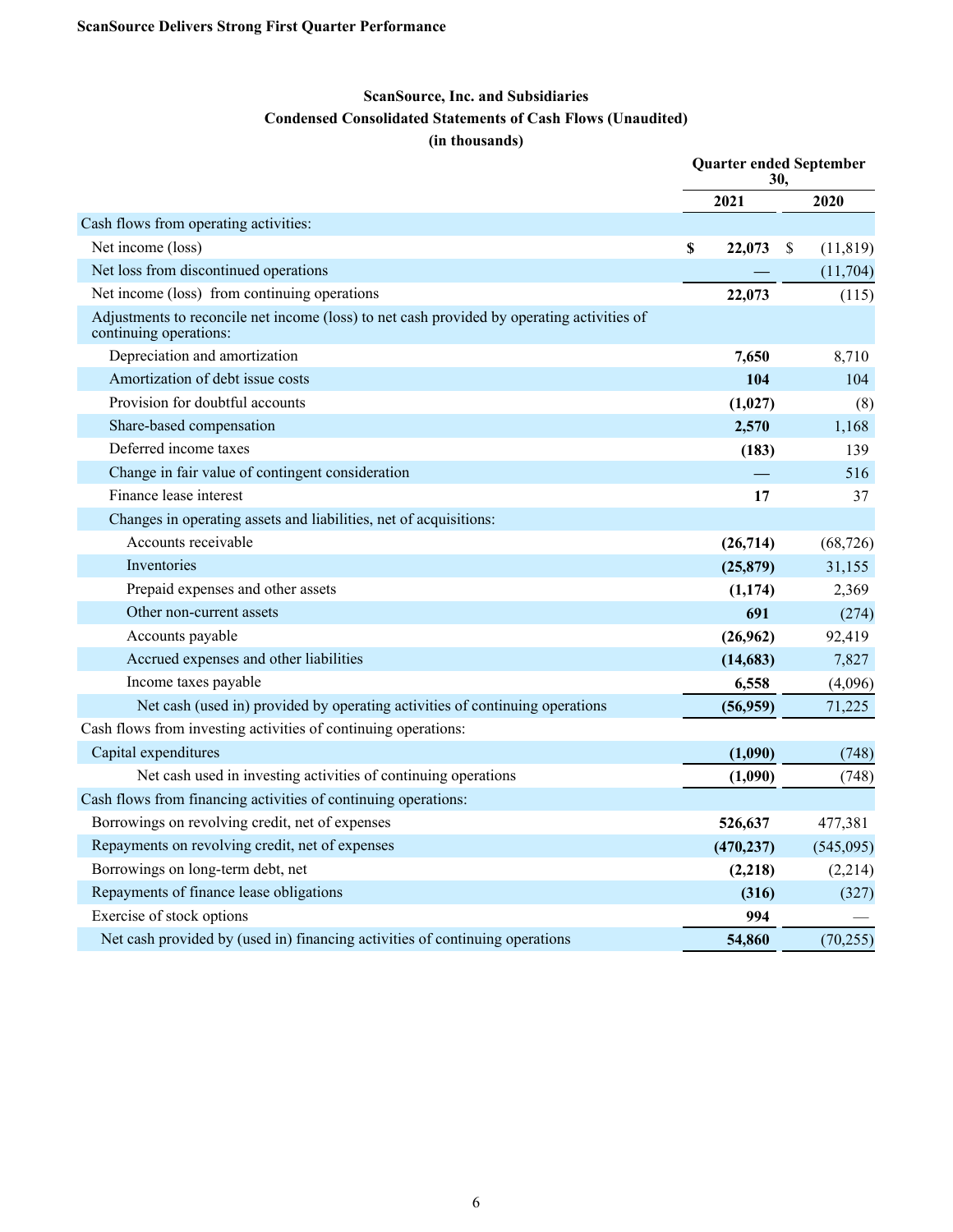# **ScanSource, Inc. and Subsidiaries Condensed Consolidated Statements of Cash Flows (Unaudited), continued (in thousands)**

| Cash flows from discontinued operations:                                   |          |          |
|----------------------------------------------------------------------------|----------|----------|
| Net cash flows provided by operating activities of discontinued operations |          | 31,853   |
| Net cash flows used in investing activities of discontinued operations     |          | (36)     |
| Net cash flows used in financing activities of discontinued operations     |          | (9, 488) |
| Net cash flows provided by discontinued operations                         |          | 22,329   |
| Effect of exchange rate changes on cash and cash equivalents               | (4,038)  | (1, 439) |
| (Decrease) Increase in cash and cash equivalents                           | (7, 227) | 21,112   |
| Consolidated cash and cash equivalents at beginning of period              | 62,718   | 34,455   |
| Consolidated cash and cash equivalents at end of period                    | 55,491   | 55,567   |
| Cash and cash equivalents of discontinued operations                       |          | 5,678    |
| Cash and cash equivalents of continuing operations                         | 55,491   | 49,889   |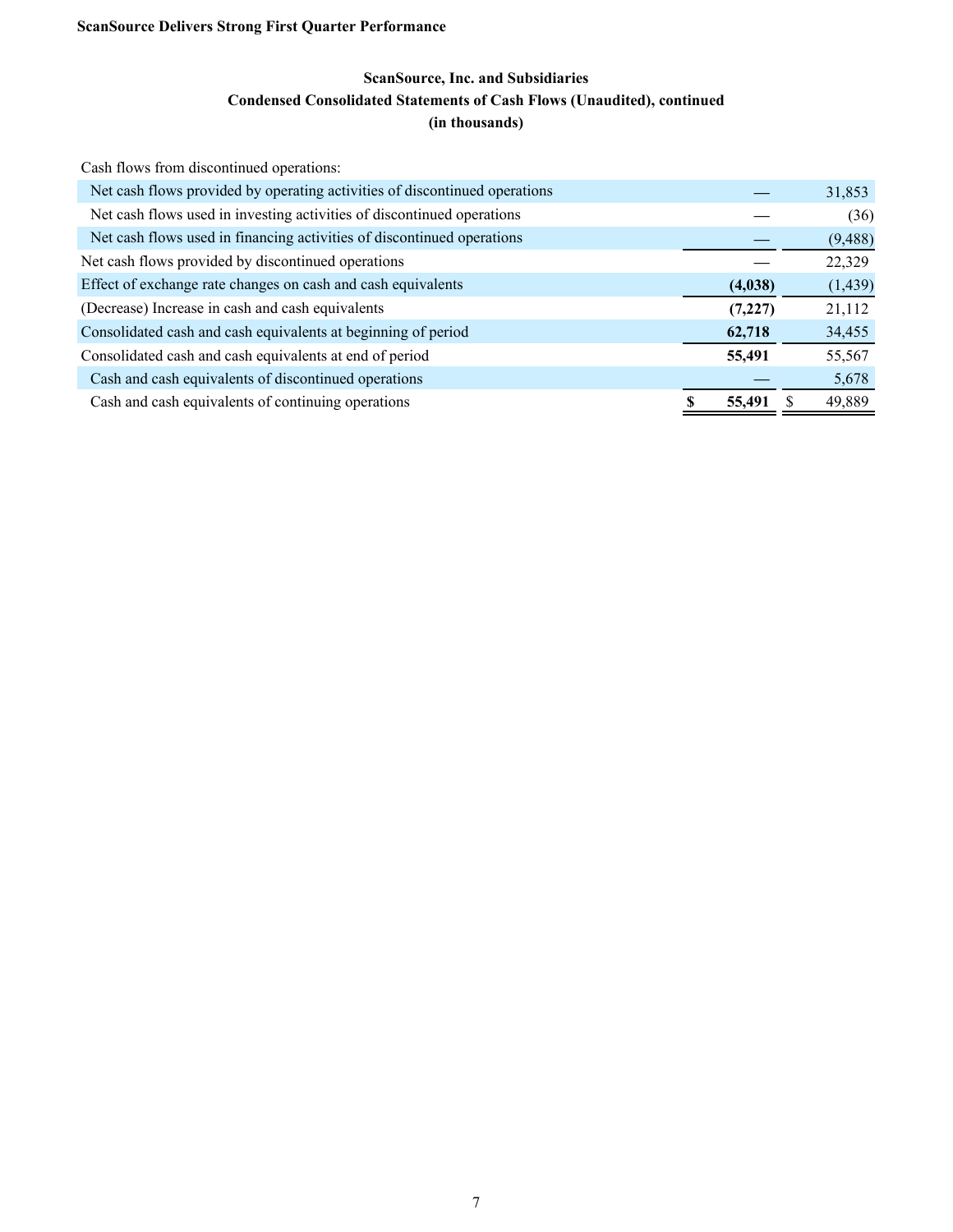# **ScanSource, Inc. and Subsidiaries Supplementary Information (Unaudited) (in thousands, except percentages)**

#### **Non-GAAP Financial Information:**

|                                                                    | <b>Quarter ended September</b><br>30, |              |         |  |
|--------------------------------------------------------------------|---------------------------------------|--------------|---------|--|
|                                                                    | 2021                                  |              | 2020    |  |
| Return on invested capital ratio (ROIC), annualized (a)            | 17.5 %                                |              | 8.9%    |  |
|                                                                    |                                       |              |         |  |
| <b>Reconciliation of net income to adjusted EBITDA:</b>            |                                       |              |         |  |
| Net income (loss) from continuing operations (GAAP)                | \$<br>22,073                          | S            | (115)   |  |
| Plus: Interest expense                                             | 1,660                                 |              | 1,913   |  |
| Plus: Income taxes                                                 | 7,358                                 |              | (47)    |  |
| Plus: Depreciation and amortization                                | 7,650                                 |              | 8,710   |  |
| EBITDA (non-GAAP)                                                  | 38,741                                |              | 10,461  |  |
| Plus: Change in fair value of contingent consideration             |                                       |              | 516     |  |
| Plus: Share-based compensation                                     | 2,570                                 |              | 1,168   |  |
| Plus: Acquisition and divestiture costs <sup>(b)</sup>             | 83                                    |              | 498     |  |
| Plus: Restructuring costs                                          |                                       |              | 8,268   |  |
| Adjusted EBITDA (numerator for ROIC) (non-GAAP)                    | 41,394                                | <sup>S</sup> | 20,911  |  |
|                                                                    |                                       |              |         |  |
| <b>Invested Capital Calculations:</b>                              |                                       |              |         |  |
| Equity – beginning of the quarter                                  | \$<br>731,191                         | $\mathbb{S}$ | 678,246 |  |
| Equity – end of the quarter                                        | 746,094                               |              | 671,227 |  |
| Plus: Change in fair value of contingent consideration, net of tax |                                       |              | 390     |  |
| Plus: Share-based compensation, net                                | 1,922                                 |              | 878     |  |
| Plus: Acquisition and divestiture costs <sup>(b)</sup>             | 83                                    |              | 498     |  |

| I Ros. I <b>requisition and all contains</b> costs | ີ       | $-7/1$  |
|----------------------------------------------------|---------|---------|
| Plus: Restructuring, net                           |         | 6,250   |
| Plus: Discontinued operations net loss             |         | 11,704  |
| Average equity                                     | 739.645 | 684,597 |
| Average funded debt (c)                            | 197.406 | 243,268 |
| Invested capital (denominator for ROIC) (non-GAAP) | 937,051 | 927,865 |

(a) The annualized adjusted EBITDA amount is divided by days in the quarter times 365 days per year, or 366 days for leap year. There were 92 days in the current and prior-year quarter.

(b) Acquisition and divestiture costs are generally nondeductible for tax purposes.

(c) Average funded debt, which includes both continuing and discontinued operations, is calculated as the average daily amounts outstanding on short-term and long-term interest-bearing debt.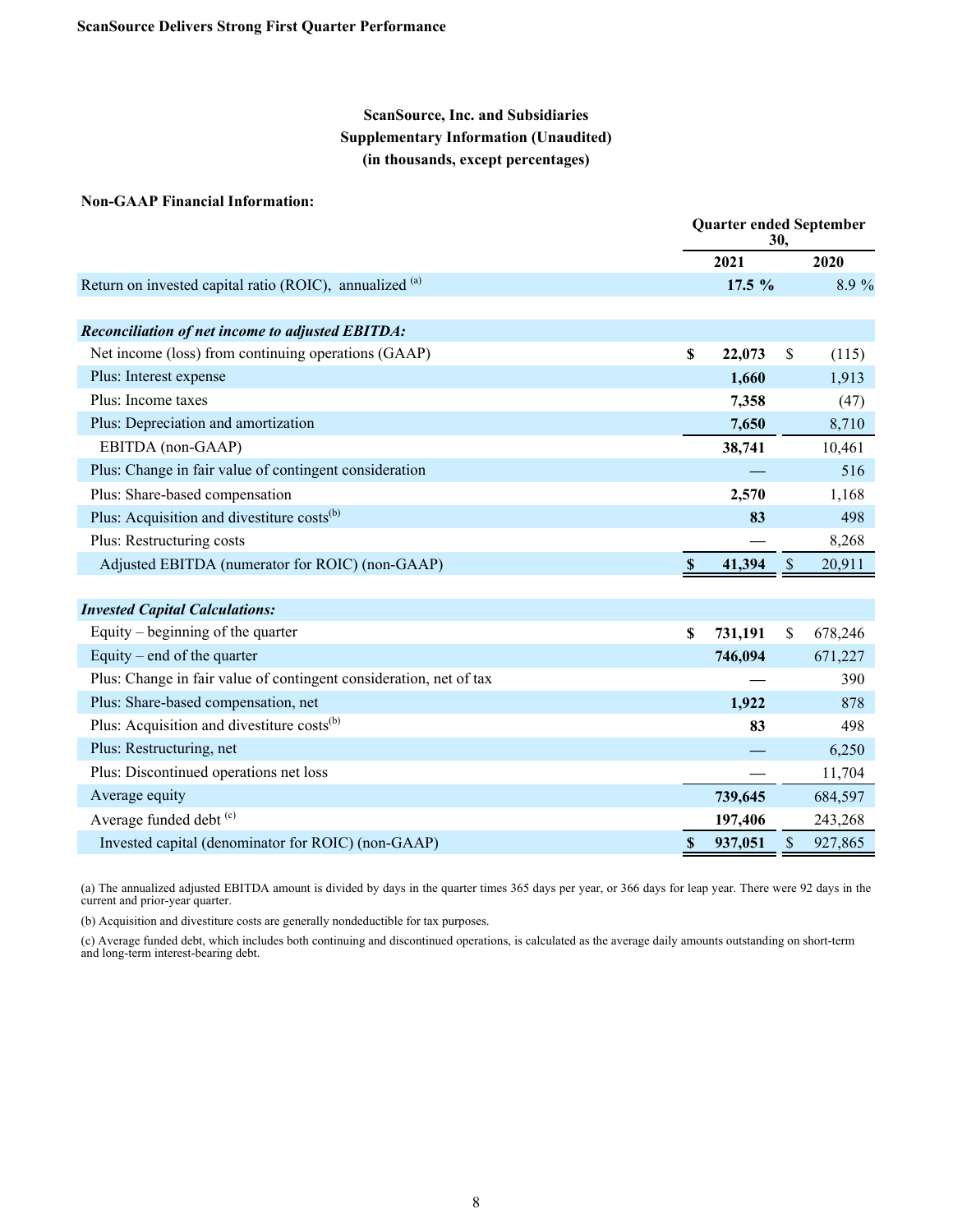# **ScanSource, Inc. and Subsidiaries Supplementary Information (Unaudited)**

**Net Sales by Segment:**

|                                           |    | Quarter ended September 30, |                       |              |         |           |  |  |
|-------------------------------------------|----|-----------------------------|-----------------------|--------------|---------|-----------|--|--|
|                                           |    | 2021                        |                       |              | 2020    | % Change  |  |  |
| <b>Specialty Technology Solutions:</b>    |    |                             | <i>(in thousands)</i> |              |         |           |  |  |
| Net sales, reported                       | S  |                             | 501,711               | -S           | 408,777 | 22.7%     |  |  |
| Foreign exchange impact <sup>(a)</sup>    |    |                             | (467)                 |              |         |           |  |  |
| Non-GAAP net sales, constant currency     |    |                             | 501,244               |              | 408,777 | 22.6%     |  |  |
|                                           |    |                             |                       |              |         |           |  |  |
| <b>Modern Communications &amp; Cloud:</b> |    |                             |                       |              |         |           |  |  |
| Net sales, reported                       | S  |                             | 355,600               | <sup>S</sup> | 348,565 | $2.0 \%$  |  |  |
| Foreign exchange impact <sup>(a)</sup>    |    |                             | (1,970)               |              |         |           |  |  |
| Non-GAAP net sales, constant currency     |    |                             | 353,630               |              | 348,565 | $1.5 \%$  |  |  |
|                                           |    |                             |                       |              |         |           |  |  |
| Consolidated:                             |    |                             |                       |              |         |           |  |  |
| Net sales, reported                       | \$ |                             | 857,311               | -S           | 757,342 | $13.2 \%$ |  |  |
| Foreign exchange impact <sup>(a)</sup>    |    |                             | (2, 437)              |              |         |           |  |  |
| Non-GAAP net sales, constant currency     | S  |                             | 854,874               |              | 757,342 | 12.9%     |  |  |

<sup>(a)</sup> Year-over-year net sales growth rate excluding the translation impact of changes in foreign currency exchange rates. Calculated by translating the net sales for the quarter ended September 30, 2021 into U.S. dollars using the average foreign exchange rates for the quarter ended September 30, 2020.

# **ScanSource, Inc. and Subsidiaries Supplementary Information (Unaudited)**

|  |  | <b>Net Sales by Geography:</b> |
|--|--|--------------------------------|
|--|--|--------------------------------|

|                                        | Quarter ended September 30, |                |     |         |          |
|----------------------------------------|-----------------------------|----------------|-----|---------|----------|
|                                        | 2021                        |                |     | 2020    | % Change |
| United States and Canada:              |                             | (in thousands) |     |         |          |
| Net sales, as reported                 |                             | 769,499        | - S | 683,603 | 12.6 %   |
|                                        |                             |                |     |         |          |
| International:                         |                             |                |     |         |          |
| Net sales, reported                    | \$                          | 87,812         | - S | 73,739  | $19.1\%$ |
| Foreign exchange impact <sup>(a)</sup> |                             | (2, 437)       |     |         |          |
| Non-GAAP net sales, constant currency  |                             | 85,375         |     | 73,739  | 15.8 %   |
|                                        |                             |                |     |         |          |
| Consolidated:                          |                             |                |     |         |          |
| Net sales, reported                    | <b>S</b>                    | 857,311        | -S  | 757,342 | 13.2 %   |
| Foreign exchange impact <sup>(a)</sup> |                             | (2, 437)       |     |         |          |
| Non-GAAP net sales, constant currency  |                             | 854,874        |     | 757,342 | 12.9%    |

 $^{(a)}$  Year-over-year net sales growth rate excluding the translation impact of changes in foreign currency exchange rates. Calculated by translating the net sales for the quarter ended September 30, 2021 into U.S. dollars using the average foreign exchange rates for the quarter ended September 30, 2020.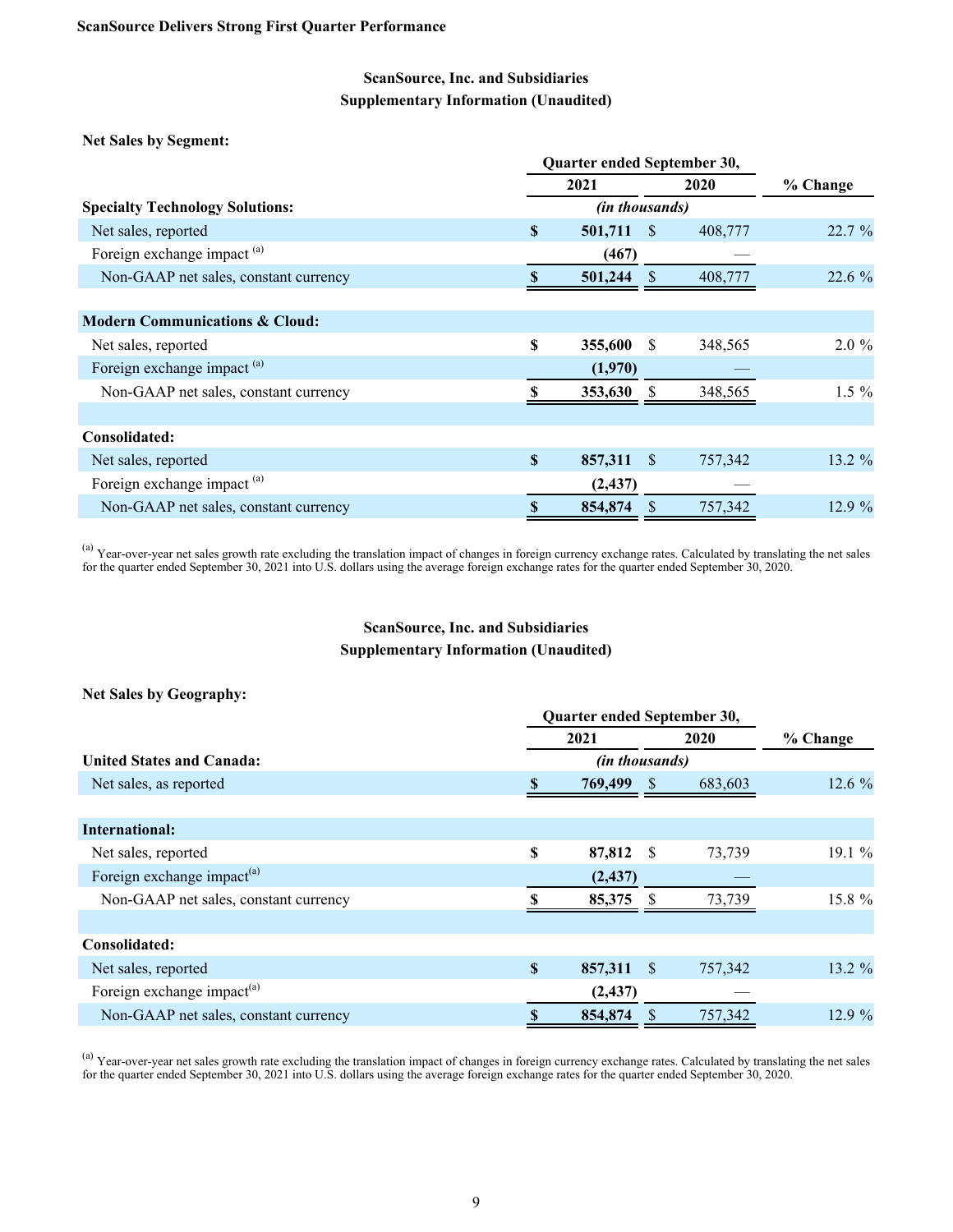# **ScanSource Delivers Strong First Quarter Performance**

|                    | Quarter ended September 30, 2021 |                   |                                       |                          |                                                           |                          |                                             |                               |                          |               |                            |  |
|--------------------|----------------------------------|-------------------|---------------------------------------|--------------------------|-----------------------------------------------------------|--------------------------|---------------------------------------------|-------------------------------|--------------------------|---------------|----------------------------|--|
|                    | <b>GAAP Measure</b>              |                   | Intangible<br>amortization<br>expense |                          | Change in fair<br>value of<br>contingent<br>consideration |                          | <b>Acquisition and</b><br>divestiture costs | <b>Restructuring</b><br>costs |                          |               | <b>Non-GAAP</b><br>measure |  |
|                    |                                  |                   |                                       |                          |                                                           |                          | (in thousands, except per share data)       |                               |                          |               |                            |  |
| Net sales          | $\mathbf{\$}$                    | 857,311 \$        |                                       | $\overline{\phantom{m}}$ | -S                                                        | $-$ \$                   | æ                                           | -S                            | $\overline{\phantom{m}}$ | $\mathbf{\$}$ | 857,311                    |  |
| Gross profit       |                                  | 101,300           |                                       |                          |                                                           |                          |                                             |                               |                          |               | 101,300                    |  |
| Operating income   |                                  | 30,328            |                                       | 4,510                    |                                                           |                          | 83                                          |                               |                          |               | 34,921                     |  |
| Other expense, net |                                  | 897               |                                       |                          |                                                           |                          |                                             |                               |                          |               | 897                        |  |
| Pre-tax income     |                                  | 29,431            |                                       | 4,510                    |                                                           |                          | 83                                          |                               |                          |               | 34,024                     |  |
| Net income         |                                  | 22,073            |                                       | 3,394                    |                                                           |                          | 83                                          |                               |                          |               | 25,550                     |  |
| Diluted EPS        | S                                | 0.86 <sup>5</sup> |                                       | $0.13$ \$                |                                                           | $\overline{\phantom{0}}$ | -S<br>$\overline{\phantom{a}}$              | S                             | $\overline{\phantom{m}}$ | <b>S</b>      | 0.99                       |  |

|                         | Quarter ended September 30, 2020 |             |  |                                       |               |                                                           |               |                                             |                               |               |               |                            |
|-------------------------|----------------------------------|-------------|--|---------------------------------------|---------------|-----------------------------------------------------------|---------------|---------------------------------------------|-------------------------------|---------------|---------------|----------------------------|
|                         | <b>GAAP Measure</b>              |             |  | Intangible<br>amortization<br>expense |               | Change in fair<br>value of<br>contingent<br>consideration |               | <b>Acquisition and</b><br>divestiture costs | <b>Restructuring</b><br>costs |               |               | <b>Non-GAAP</b><br>measure |
|                         |                                  |             |  |                                       |               | (in thousands, except per share data)                     |               |                                             |                               |               |               |                            |
| Net sales               | $\mathsf{\$}$                    | 757,342 \$  |  | $\overline{\phantom{a}}$              | S             | $\overline{\phantom{m}}$                                  | <sup>\$</sup> | $\overline{\phantom{a}}$                    | <sup>S</sup>                  | $\frac{1}{2}$ | <sup>\$</sup> | 757,342                    |
| Gross profit            |                                  | 80,779      |  |                                       |               |                                                           |               |                                             |                               |               |               | 80,779                     |
| Operating (loss) income |                                  | 1,634       |  | 4,853                                 |               | 516                                                       |               | 498                                         |                               | 8,268         |               | 15,769                     |
| Other expense, net      |                                  | 1,796       |  |                                       |               |                                                           |               |                                             |                               |               |               | 1,796                      |
| Pre-tax (loss) income   |                                  | (162)       |  | 4,853                                 |               | 516                                                       |               | 498                                         |                               | 8,268         |               | 13,973                     |
| Net (loss) income       |                                  | (115)       |  | 3,675                                 |               | 390                                                       |               | 498                                         |                               | 6,250         |               | 10,698                     |
| Diluted EPS             | \$                               | $(0.01)$ \$ |  | 0.14                                  | <sup>\$</sup> | 0.02                                                      | - \$          | 0.02                                        | -S                            | 0.25          |               | 0.42                       |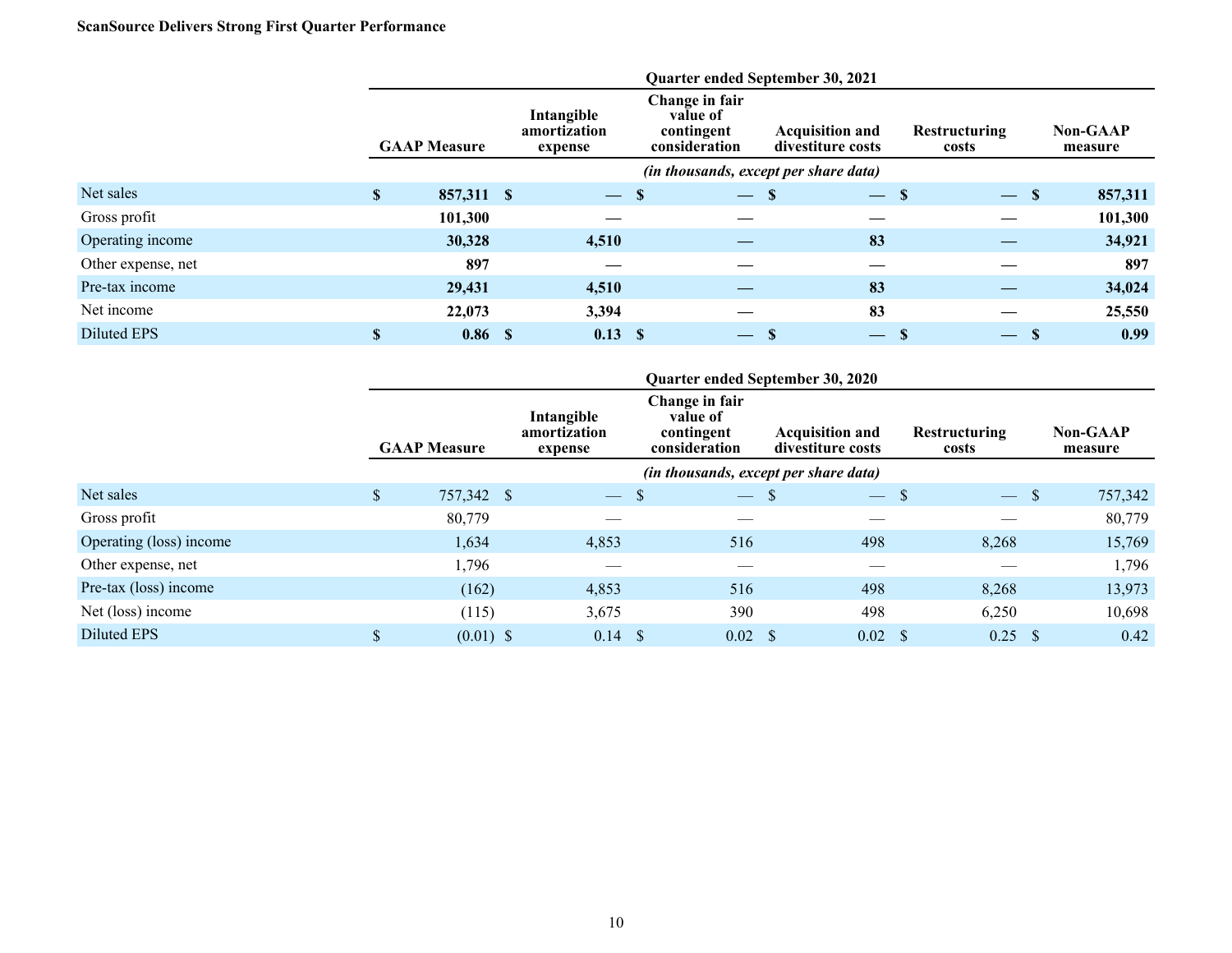# **ScanSource, Inc. and Subsidiaries Supplementary Forward-Looking Information (Unaudited)**

### **Annual Financial Outlook for Fiscal Year 2022:**

|                                  | <b>FY22 Outlook</b>    |
|----------------------------------|------------------------|
| GAAP, Operating Income           | At least \$92 million  |
| Intangible amortization          | \$18 million           |
| Depreciation expense             | \$14 million           |
| Share-based compensation expense | \$11 million           |
| Adjusted EBITDA (non-GAAP)       | At least \$135 million |